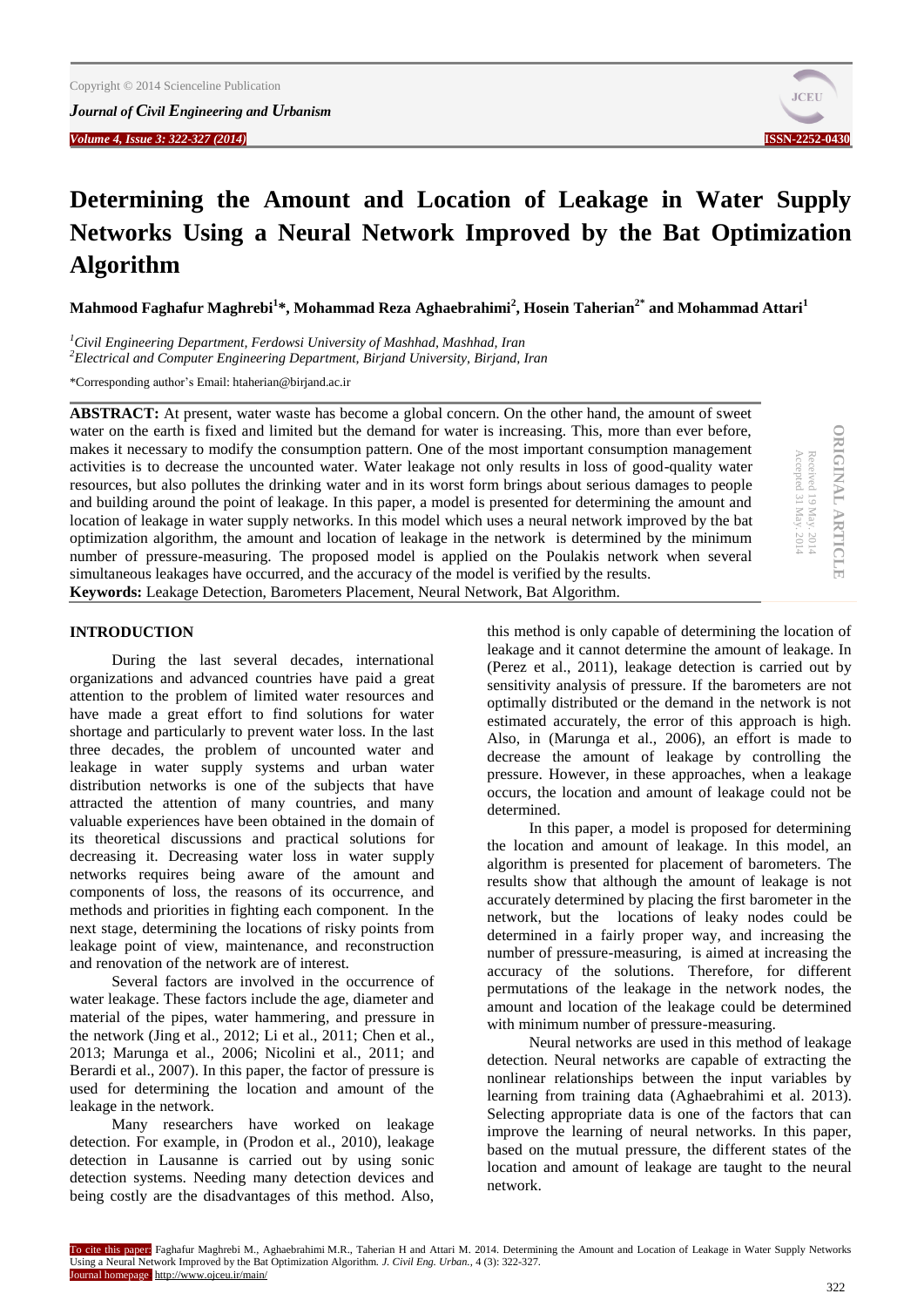The back propagation (BP) algorithm is one of the common techniques that are used to train the neural networks which are based on gradient descent or continuous gradient descent (Rumelhart et al., 1986). However, this algorithm is slow and sensitive to the initial guess and might get stuck in local minimums. Therefore, in this paper, the intelligent bat algorithm is used as an optimization tool for improving the training process of the network. The proposed model is applied on Poulakis network for different states of the location and amount of leakage. Then, the results are compared with those of the conventional neural network (which their training is based on gradient methods). This comparison reveals the high accuracy of the model.

The remainder of this paper is organized as follows: determining the total amount of the leakage in the network is discussed in section 2. The proposed model is presented in section 3. Also, in section 4, the numerical results of simulations are presented. Finally, section 5 concludes and terminates the paper.

#### **Determining the Total Leakage In The Network**

The total leakage could be calculated by using the pressure of the network. For example, Fig. 1 shows the network of Poulakis et al. (2003). The pressure decreases nonlinearly with the increase of the leakage in the network. But within a small range -which in this paper stretches from zero up to three times the amount of nodal consumption investigated- linear changes are observed in the pressure. This is shown in Figure 2. If the variations of the leakage is investigated in a wider range, the relationship between the leakage and pressure will be a nonlinear one.



**Figure 1.** Poulakis network

Generally, for a fixed amount of leakage, the values of nodal pressures change with the change in the location of the leakage, except for the node connected to the reservoir, where the pressure only depends on the amount of leakage and does not depend on the location of leakage or the number of leaky nodes.

It should be noted that this could be true only if the reservoir is directly connected to the network through a single node. Therefore, only measuring the pressure in the node that is connected to the reservoir (node 1) is enough for determining the accurate amount of the total leakage in the network under study. The total leakage in the network can be determined by measuring the pressure in node (1). In order to do this, for different leakages, the values of pressure in the node that is connected to the reservoir (i.e. node 1) is calculated by using the *EPANET2.0* software.

Now if the pressure in node (1) is measured on a system that is calibrated in real world, the total loss could simply be determined.



#### **MATERIAL AND METHODS**

#### **Proposed model**

The model proposed in this paper uses the improved bat algorithm-based neural network. This model is applied on the network of Poulakis and his colleagues. The proposed model which is shown in Fig. 3 is composed of the following parts:

**1- Generating the proper training data**: The total leakage in the network could be created by one, or two or several simultaneous leakages in different nodes which create the different permutations for generating the training data of the network. The data of location and amount of the leakage in different nodes are used for training the neural network. The number of vectors which could be considered as the input of the neural network is calculated by the following formula:

The total number of permutations= $\binom{N}{M}$  $\boldsymbol{M}$ ) (1) where,

*N* is the number of nodes and *M* is the number of simultaneous leakages occurred in the network.

In this paper, the different combination of the location and amount of the leakage are taught to the neural network, based on mutual pressure.

To cite this paper: Faghafur Maghrebi M., Aghaebrahimi M.R., Taherian H and Attari M. 2014. Determining the Amount and Location of Leakage in Water Supply Networks Using a Neural Network Improved by the Bat Optimization Algorithm. *J. Civil Eng. Urban.,* 4 (3): 322-327. Journal homepage: http://www.ojceu.ir/main/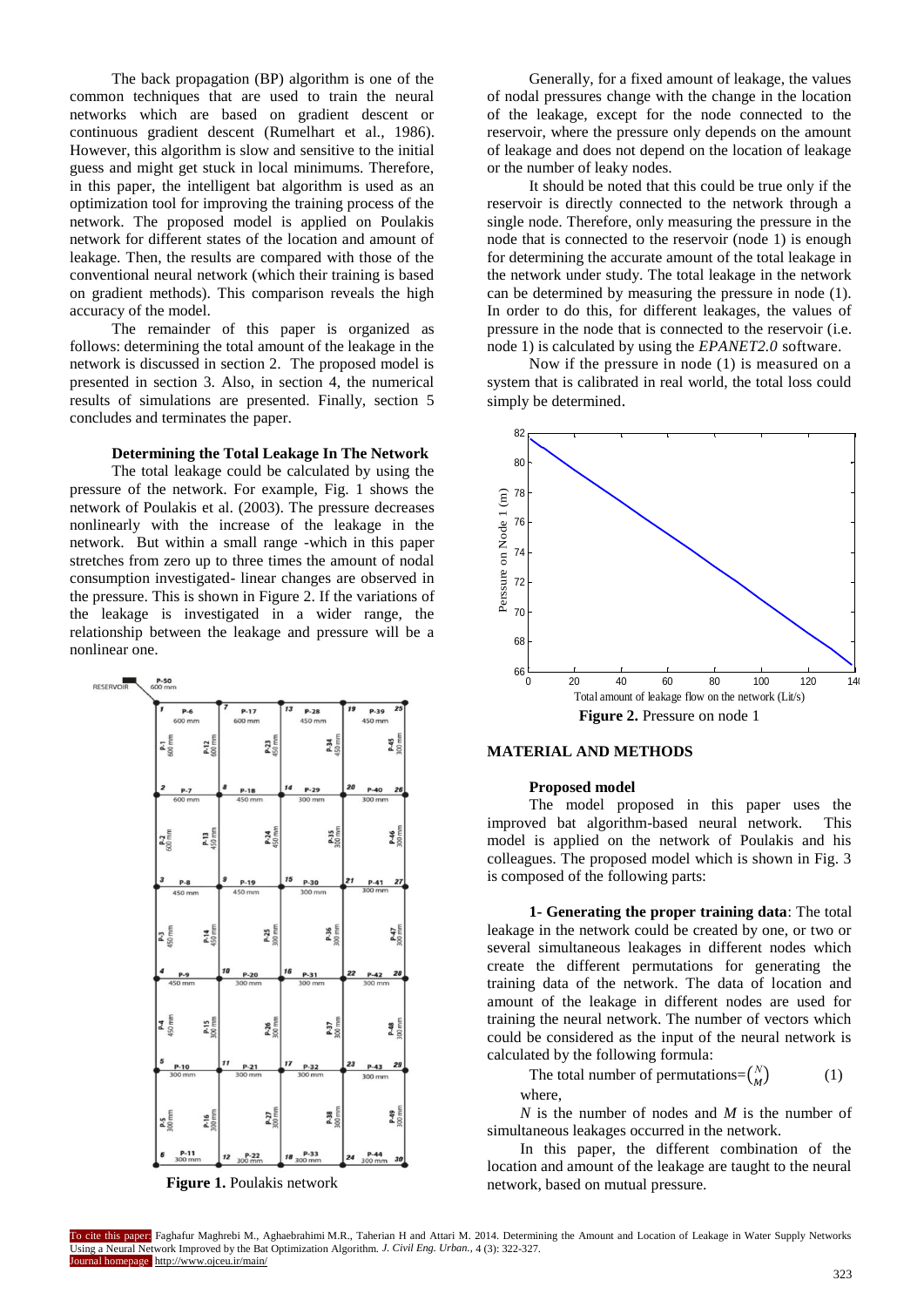

**Figure 3.** The proposed model

**2- Neural Network:** Multilayer feed-forward neural network is one of the most commonly used networks in various applications. In this paper, a multilayer feed-forward network is applied for determining the amount and location of leakage in water supply networks. The calculation of weight adjustment for a given neuron is denoted as:

$$
\Delta W(t+1) = \mu \times \Delta W(t) + (1 - \mu) \times \delta \times u(t)
$$
 (2)  
Where

 $\mu$  is the momentum,  $\Delta W(t)$  is the previous weight change,  $\delta$  is an associated error term, and  $u(t)$  is the input to the neuron (Vahidinasab et al., 2008).

A neural network uses a learning function to modify the variable connection weights at the inputs of each processing element according to some neural based algorithm. Multiple layers of neurons with nonlinear activation functions allow the network to learn linear and nonlinear relationships between the input and the output of the network. The training process in our network requires a set of examples to make proper network behavior. Hence, the network can be trained for function approximation. Through the training process, the weights and biases are taken to be a dimension in space and updated iteratively to minimize the error function to find the lowest point in this multi-dimensional surface.

The perceptron training algorithm is a form of supervised learning algorithm where the weights and biases are updated to reduce errors whenever the network output does not match the desired values. Based on the principle mentioned above, real number coding is used in

this paper. Each weight is represented by a real number. All the weights in a network are represented by a group of real numbers. The weights connected with the same hidden node are put together. On the other hand, the BAT Algorithm (BA) is one of the recently introduced metahueristic algorithms. This algorithm is highly efficient in solving nonlinear optimization problems and is equipped with the self-adaptive learning approach in order to create diversity in increasing the population and modification of the convergence criteria. Therefore, this algorithm is used for optimizing the learning parameters of the neural network which is described as follows:

#### **BAT algorithm**

Bat Algorithm (BA), developed in 2010 by Xing-She Yang, is one of the latest optimization algorithms which imitates microbat's echolocation behavior.

Bats are interesting animals. They are the only mammals which fly and also have advanced capability of echolocation. Most bats use short, frequency-modulated signals to discover their environment. Microbat is a famous example through all the species which uses echolocation extensively. These bats emit a very loud sound pulse and listen to the resulting echo that bounces back from the surrounding objects. For the sake of simplicity, the following idealized rules are used to develop this algorithm:

All microbats use echolocation to determine distance, and they also can recognize the difference between echoes of prey/food and other objects.

Microbats fly randomly with a constant frequency *f*<sub>min</sub> with velocity  $v_i$  at position  $p_i$ , varying wavelength  $λ$ and loudness  $R$  to search for food/prey. They can automatically adjust the frequency of their emitted pulses and the rate of pulse emission  $r \in [0, 1]$ , depending on the proximity of their target.

According to the aforementioned rules, a given virtual bat *i* in a d-dimensional search space, has a position as  $p_i$ , and velocity as  $v_i$  which should be update in each algorithm iteration as follows:

$$
f_i = f_{\min} + (f_{\max} - f_{\min})\beta
$$
 (3)

$$
v_i^{\tau+1} = v_i^{\tau} + (p_i^{\tau} - p_*) f_i \tag{4}
$$

$$
p_i^{\tau+1} = p_i^{\tau} + v_i^{\tau}
$$
 (5)

where  $\beta \in [0, 1]$  is a random vector used for a uniform distribution, and  $\tau$  is the iteration counter. In (4)  $p$ <sup> $*$ </sup> is the current global best location which is located after comparing all the locations among all the *n* virtual bats at each iteration. Moreover, for the local search, a new solution for each bat is generated locally using random walk around the current best solutions:

$$
p_{new} = p_{old} + \varepsilon R^{\tau} \tag{6}
$$

where  $\varepsilon$  is a random number in  $[-1, 1]$  to restrict the local search and  $p^r = \langle p_i^r \rangle$  is defined as the average loudness of all bats in iteration  $\tau$ .

Furthermore, in each iteration, loudness *R<sup>i</sup>* and pulse rate *r* will be update as follows:

$$
R_i^{\tau+1} = \alpha R_i^{\tau} \qquad \forall \ \ 0 \le \alpha \le 1 \tag{7}
$$

$$
r_i = \left[1 - \exp\left(-\gamma \tau\right)\right] \qquad \forall \ \gamma \ge 0 \tag{8}
$$

To cite this paper: Faghafur Maghrebi M., Aghaebrahimi M.R., Taherian H and Attari M. 2014. Determining the Amount and Location of Leakage in Water Supply Networks Using a Neural Network Improved by the Bat Optimization Algorithm. *J. Civil Eng. Urban.,* 4 (3): 322-327. Journal homepage: http://www.ojceu.ir/main/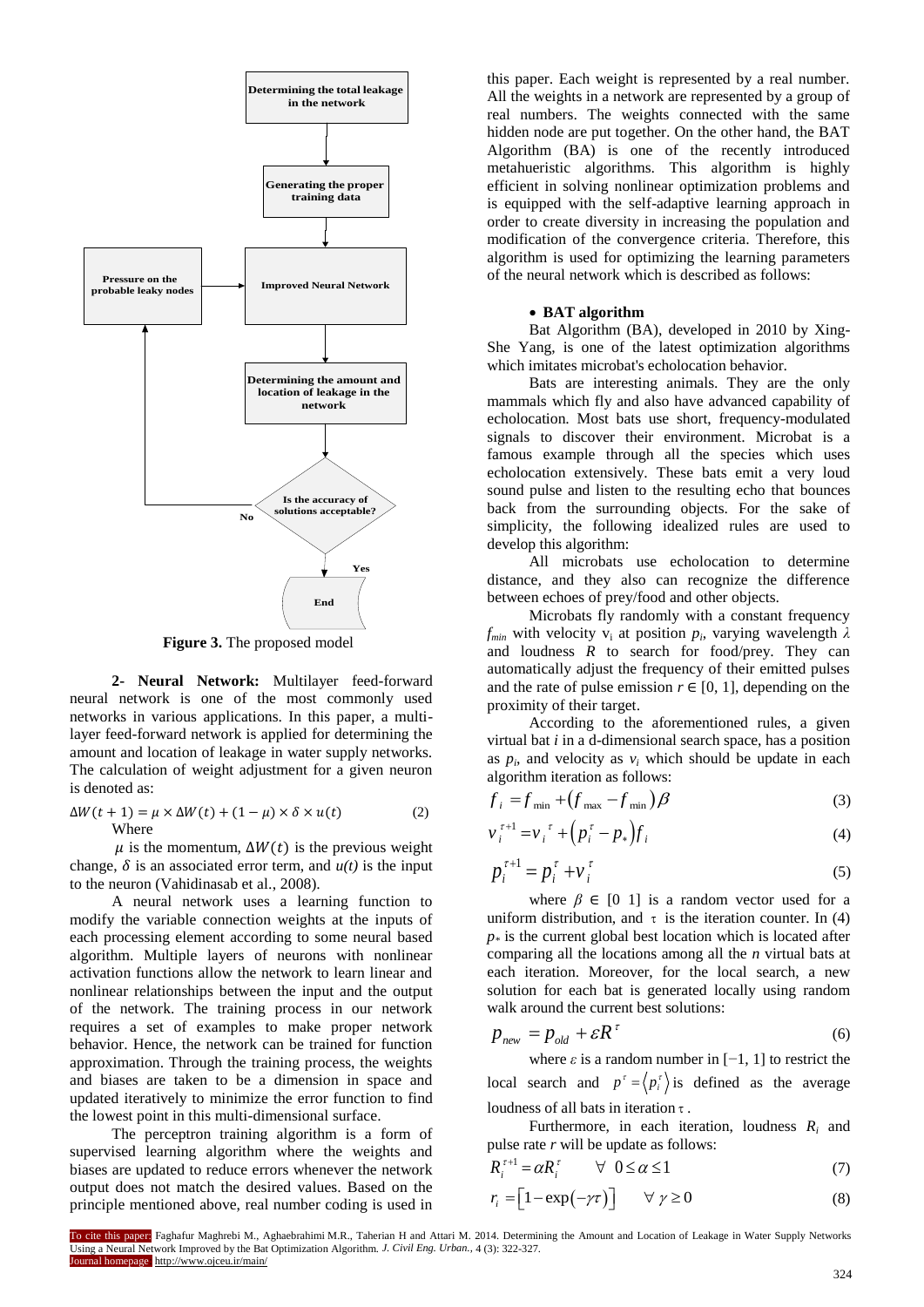According to (8) it is obvious that  $r \in [0, 1]$ . Fig. 4 shows general steps of the standard BA.

Regardless of what type of algorithm to be used, firstly the related cost function of weights optimization should be extracted. So, to find the solution, a row vector of real numbers (called in this article as: A variable) is defined. Actually, this variable is one of the population matrix rows which contain neural network weights. Hence, a function is formed according to its number of layers and neurons in each layer which its main task is to create the network. After the network creation, the assessment phase based on different values of variables is started. Finally, assuming a weight function, by adding input values, the output is simulated; subsequently, the *MSE* is obtained by subtracting the network output and the actual output and is stored as a cost function *MSE* is defined as follows:



**Figure 4.** Bat algorithm flow chart

#### **3- Optimum barometer placement**

Once the neural network is trained, the pressure of one or several nodes of the network is fed to the system as an input so that the location and amount of the leakage is obtained. Determining the locations of pressure measurements in the network is of great importance. Therefore, if a wrong node is selected for pressure measurement, proper solutions will not be achieved while, if the nodes are properly selected for measurement, it could be expected that the best solutions will be obtained with minimum number of barometers. In other words, after training, the factor which causes the model to obtain desirable solutions is the proper selection of nodes for pressure measurement.

# **3-1- How to select the location of the first barometer?**

Assuming that the amount of leakage in the network is fixed, the pressure in the node that is connected or close to the reservoir will nearly be fixed for different permutations of the leakages. For example, if the total leakage in Poulakis network is assumed to be 50 liters/second, the curve of pressure variations in nodes (1) and (2) for different permutations and for two leakages of 25 liters/second will be as shown in Fig. 5. While, for different permutations of the leakages, the pressure of nodes that are located far from the reservoir has more fluctuations in comparison to pressure of the nodes that are close to the reservoir. Fig.5 shows the fluctuations of the pressure of node (6) which is located far from the reservoir. Therefore, the first pressure measurements must be carried out in the nodes that are far from the reservoir because they have different pressures for each different combination of the leakages. Thus, the pressure of the node that is far from the reservoir is applied to the trained neural network as the first input in order to obtain the amount of leakage in other nodes. The nodes with highest leakage are selected as the probable leaky nodes.

# **3-2- How to select proper places for other barometers**

In this stage, placement of barometers is carried out step by step in probable leaky nodes. In each step, the barometers must be placed in probable leaky nodes and as an input, their location must be applied to the trained neural network. The different steps of selecting minimum number of barometers are summarized as follows:

 **The first step**: Determining the amount and location of leakage in the network by applying the pressure of a node far from the reservoir to the trained neural network.

 **The second step**: Selecting the next barometer among *P%* of the nodes with maximum leakage.

 **The third step**: Applying the pressures obtained from the first and the second step to the trained neural network and determining the new amount and location of the leakage in the network .

 **The forth step**: The nodes whose leakage is zero or close to zero are removed from the set of probable leaky nodes.

 **The fifth step**: The nodes that have an increasing rate of leakage are added to the set of probable leaky nodes.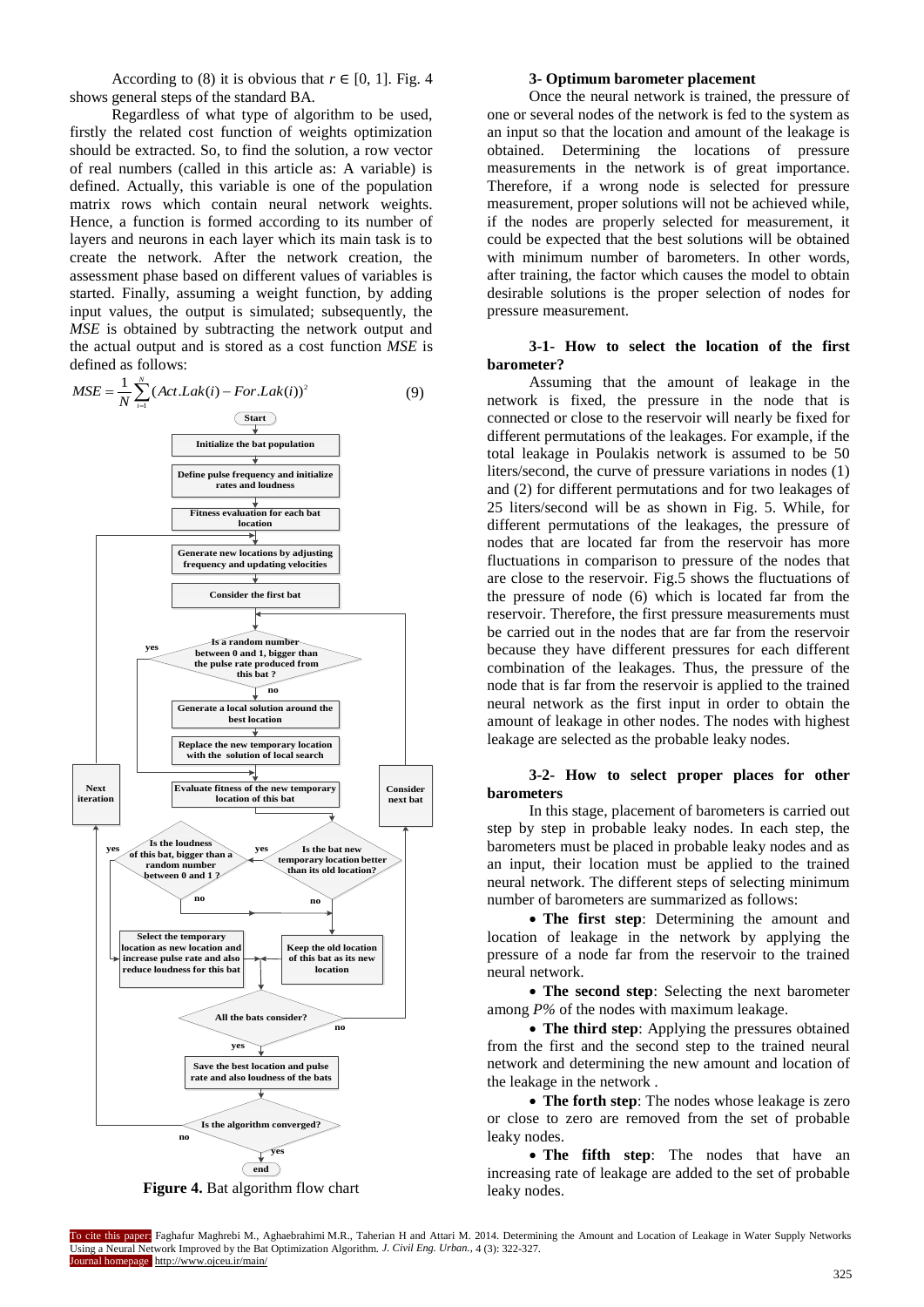• The sixth step: Repeating the seconds step until the amount and location of the leakage in the network is determined.



**Figure 5.** Pressure variation in Nodes 1, 2 and 3

#### **RESULTS**

In this paper, the proposed model is used for determining the amount and location of the leakage in Poulakis network with minimum number of pressure measurements for different permutations of leakages. 975 vectors that contain the amount and location of different leakages are applied to the improved neural network, based on mutual pressure. In this model the bat evolutionary algorithm is used to train the neural network. It should be mentioned that the cost function in this case is the *MSE* index. Fig. 6 shows the convergence of this function during the training of the neural network when there are two 25-liter leakages in nodes (1) and (2), and the total leakage in the network is equal to 50 liters (Test I).

In this paper, the bat algorithm has 50 bats, also the baud rate of transmitted pulse (*r*) is selected as 0.1 for the first population, and it progressively increases for the next iterations. The loudness of the voice  $(R)$  is selected as  $0.9$ and finally *fmin* and *fmax* are selected as 0 and 2, respectively.

In this paper, 30 % of the nodes that had the highest leakage in the output on the neural network were considered as the probable leaky nodes. This simulation is carried out on a Dual Core 2.3 GHz processor, and the time spent for calculations is less than 5 minutes.

In order to investigate the effectiveness of the proposed model, when the pressure in a node is equal to that of 76.28 meters of water column, the network is tested for different permutations of the leakage. Table 1 compares the results obtained by using the proposed model with those of the conventional neural networks (the trainings of which are based on gradient decent approaches).



**Figure 6.** Trajectories of the best solution for BA

| Table 1. Comparison of the results obtained by using the proposed model with conventional neural networks (the total |  |
|----------------------------------------------------------------------------------------------------------------------|--|
| leakage in the network is equal to 50 liters)                                                                        |  |

|                                                                           |                       | <b>Conventional Neural Network</b> |                                                              |                                    | <b>Proposed Model</b>                       |                                                                 |                                    |                                             |
|---------------------------------------------------------------------------|-----------------------|------------------------------------|--------------------------------------------------------------|------------------------------------|---------------------------------------------|-----------------------------------------------------------------|------------------------------------|---------------------------------------------|
|                                                                           | Position of<br>eakage | $\sigma$<br>Leakage<br>Amount      | Position of<br>minimum number<br>of pressure<br>measurements | Amount of<br>forecasted<br>leakage | Mean<br>Percentage<br>Error in each<br>Test | Position of<br>minimum<br>number of<br>pressure<br>measurements | Amount of<br>forecasted<br>leakage | Mean<br>Percentage<br>Error in each<br>Test |
| Test I                                                                    |                       | 25                                 | $6 - 7 - 8 - 9 - 10$                                         | 20.3                               |                                             |                                                                 | 23.6                               | 5.2 %                                       |
|                                                                           | 2                     | 25                                 |                                                              | 21.1                               | 17.2 %                                      | $6 - 7 - 8 - 9$                                                 | 26.2                               |                                             |
| $\mathrm{Test}\:\Pi$                                                      | 12                    | 4                                  | $6 - 11 - 22 - 24$                                           | 5.8                                |                                             |                                                                 | 4.7                                |                                             |
|                                                                           | 25                    | 46                                 |                                                              | 41.4                               | 27.5 %                                      | $6 - 14 - 25$                                                   | 44.9                               | 9.9%                                        |
| 3<br>12.5<br>Test III<br>12.5<br>$\overline{4}$<br>5<br>12.5<br>12.5<br>6 |                       |                                    | $6 - 5 - 12 - 22 - 26$                                       | 14.4                               |                                             |                                                                 | 10.9                               |                                             |
|                                                                           |                       |                                    |                                                              | 9.9                                | 17 %                                        | $6-11-19-20$                                                    | 11.2                               | 10.2%                                       |
|                                                                           |                       |                                    |                                                              | 10.7                               |                                             |                                                                 | 11.4                               |                                             |
|                                                                           |                       |                                    | 14.7                                                         |                                    |                                             | 13.6                                                            |                                    |                                             |

As it is observed, with minimum number of pressure measurements, the proposed model has been able to obtain the amount and location of the leakage more accurately than conventional neural networks, and this is done with an acceptable level of accuracy only with 3 or 4 pressure measurements. The proposed model is capable of determining the location and amount of the leakage for different permutations of the leakages. While, increasing the training data is an effective way for improving the output of the model.

#### **CONCLUSION**

Controlling the leakage in water distribution networks, in addition to preventing the waste of water, prevents the pollution of drinking water and decreases

To cite this paper: Faghafur Maghrebi M., Aghaebrahimi M.R., Taherian H and Attari M. 2014. Determining the Amount and Location of Leakage in Water Supply Networks Using a Neural Network Improved by the Bat Optimization Algorithm. *J. Civil Eng. Urban.,* 4 (3): 322-327. Journal homepage: http://www.ojceu.ir/main/